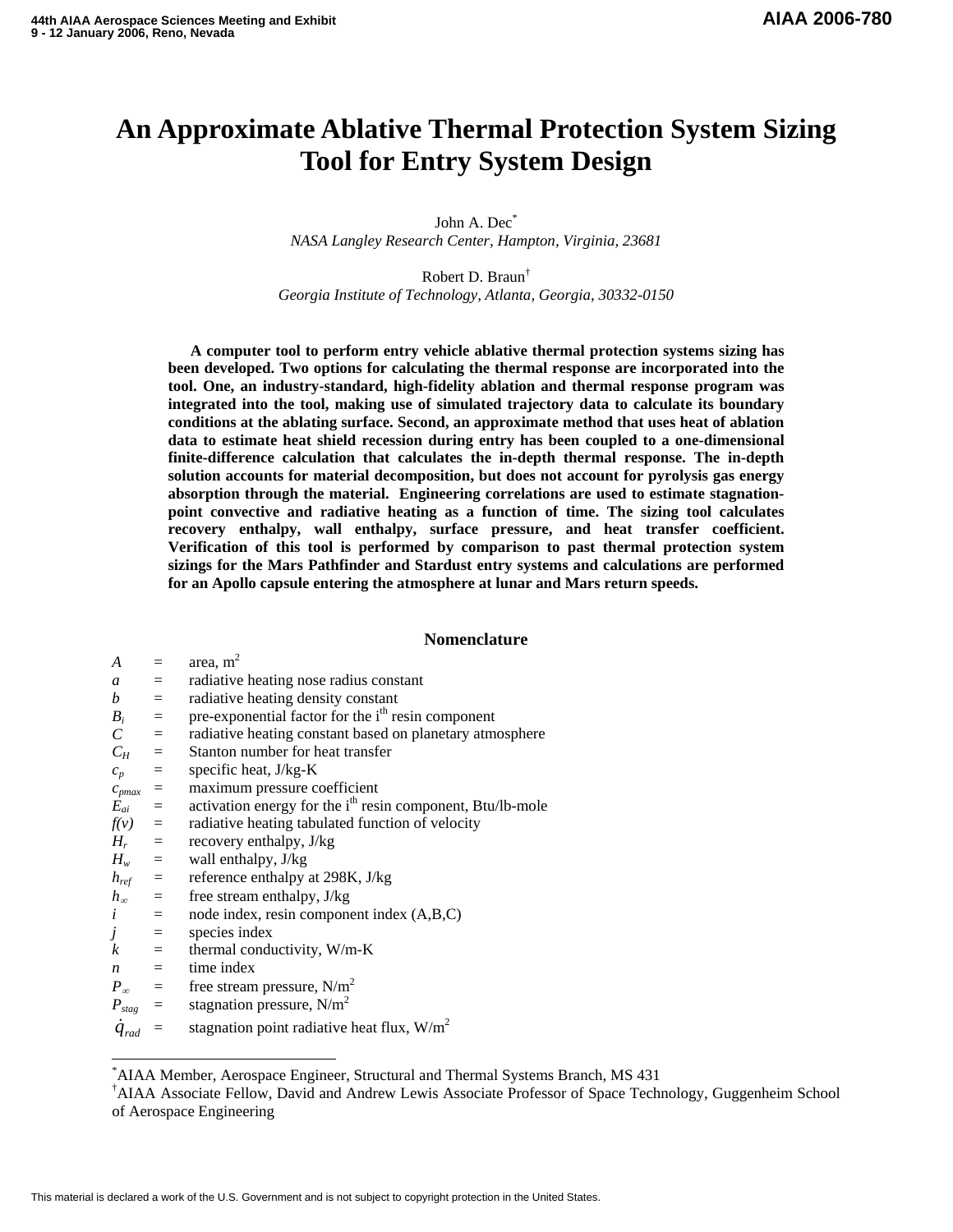| $q_{conv}$ =                   | stagnation point convective heat flux, $W/m^2$                                                                                                                  |
|--------------------------------|-----------------------------------------------------------------------------------------------------------------------------------------------------------------|
|                                | conductive heat flux, $W/m^2$                                                                                                                                   |
|                                | heat of ablation, J/kg                                                                                                                                          |
|                                | hot wall heat flux, $W/m^2$                                                                                                                                     |
|                                | cold wall heat flux, $W/m^2$                                                                                                                                    |
| $r_n =$                        | nose radius, m                                                                                                                                                  |
|                                | universal gas constant, Btu/lb-mole-°R                                                                                                                          |
|                                | recession rate, m/s                                                                                                                                             |
| $T =$                          | temperature, °C                                                                                                                                                 |
|                                | wall temperature, °C                                                                                                                                            |
| $=$                            | time, sec                                                                                                                                                       |
| $\alpha = \alpha$              | boundary layer edge velocity, m/s                                                                                                                               |
|                                | velocity, m/s                                                                                                                                                   |
| $x =$                          | distance measured from the surface of the ablating material, m                                                                                                  |
| $\alpha =$                     | solar absorptivity                                                                                                                                              |
| $=$                            | emissivity                                                                                                                                                      |
| $\Delta \! H^o_{\!f_i}$<br>$=$ | enthalpy of formation of j <sup>th</sup> species, J/kg                                                                                                          |
| $=$                            | time step, sec                                                                                                                                                  |
| $\Delta x$<br>$\quad \  \  =$  | nodal spacing                                                                                                                                                   |
| $\overline{\phantom{a}}$ =     | resin volume fraction                                                                                                                                           |
|                                | boundary layer edge gas density, kg/m <sup>3</sup>                                                                                                              |
| $=$                            | free stream density, $kg/m3$                                                                                                                                    |
| $\equiv$                       | current material density, $\text{kg/m}^3$                                                                                                                       |
|                                | original density of the i <sup>th</sup> resin component, lb/ft <sup>3</sup>                                                                                     |
| $\equiv$                       | residual density of the i <sup>th</sup> resin component, lb/ft <sup>3</sup>                                                                                     |
| $=$                            | current density of the $ith$ resin component, lb/ft <sup>3</sup>                                                                                                |
| $=$                            | Stephan-Boltzman constant, $W/m^2-K^4$                                                                                                                          |
| $=$                            | density exponent factor                                                                                                                                         |
|                                | $\dot{q}_{\textit{cond}}$ =<br>$Q^* =$<br>$\dot{Q}_{hw} =$<br>$\dot{Q}_{cw}$ =<br>$R =$<br>$\dot{s}$ =<br>$T_w$ =<br>$\bar{a}$ =<br>$\rho_e$ =<br>$\rho_{oi}$ = |

## **I. Introduction**

ALCULATING the thermal response of an entry vehicle's thermal protection system (TPS) can be quite complex. A high-fidelity calculation of the thermal response using a program such as Aerotherm's Charring CALCULATING the thermal response of an entry vehicle's thermal protection system (TPS) can be quite complex. A high-fidelity calculation of the thermal response using a program such as Aerotherm's Charring Material Thermal the enormous amount of data required as input by the program. In particular, generating the surface chemistry input and the pyrolysis gas enthalpy, requires that an additional equilibrium, or non-equilibrium chemistry code be run. These chemistry codes have extensive input of their own and require knowledge of the composition of the material as well as the composition of the pyrolysis gas. To complete this analysis, a thermal response model must be developed and correlated to arc jet test data, a set of surface chemistry tables that encompass a wide range of surface conditions must be available, and a pyrolysis gas enthalpy model must be developed. If these models do not exist and the exact composition of the pyrolysis gas and the TPS material are not known, constructing and running a highfidelity CMA model is problematic from both an accuracy and solution convergence standpoint.

Less complex methods for calculating the thermal response of a TPS material are useful when a high-fidelity thermal response model is not available, particularly during conceptual design where a large number of rapid trade studies are to be performed. These approximate methods generally employ the steady state ablation assumption and use the heat of ablation, or  $Q^*$ , to predict the amount of recession during entry<sup>2</sup>. These methods often use an approximate analytic equation to determine the transient one-dimensional heat conduction through the material. The approximate heat conduction equation is used to solve for the required insulation thickness given a pre-defined TPSstructure interface (bondline) temperature. These methods provide the systems designer with a "ball-park" answer, but are lacking in that the steady state ablation assumption is usually not valid during flight and will generally overpredict recession. Such methods also lack in that the approximate transient heat conduction equations used are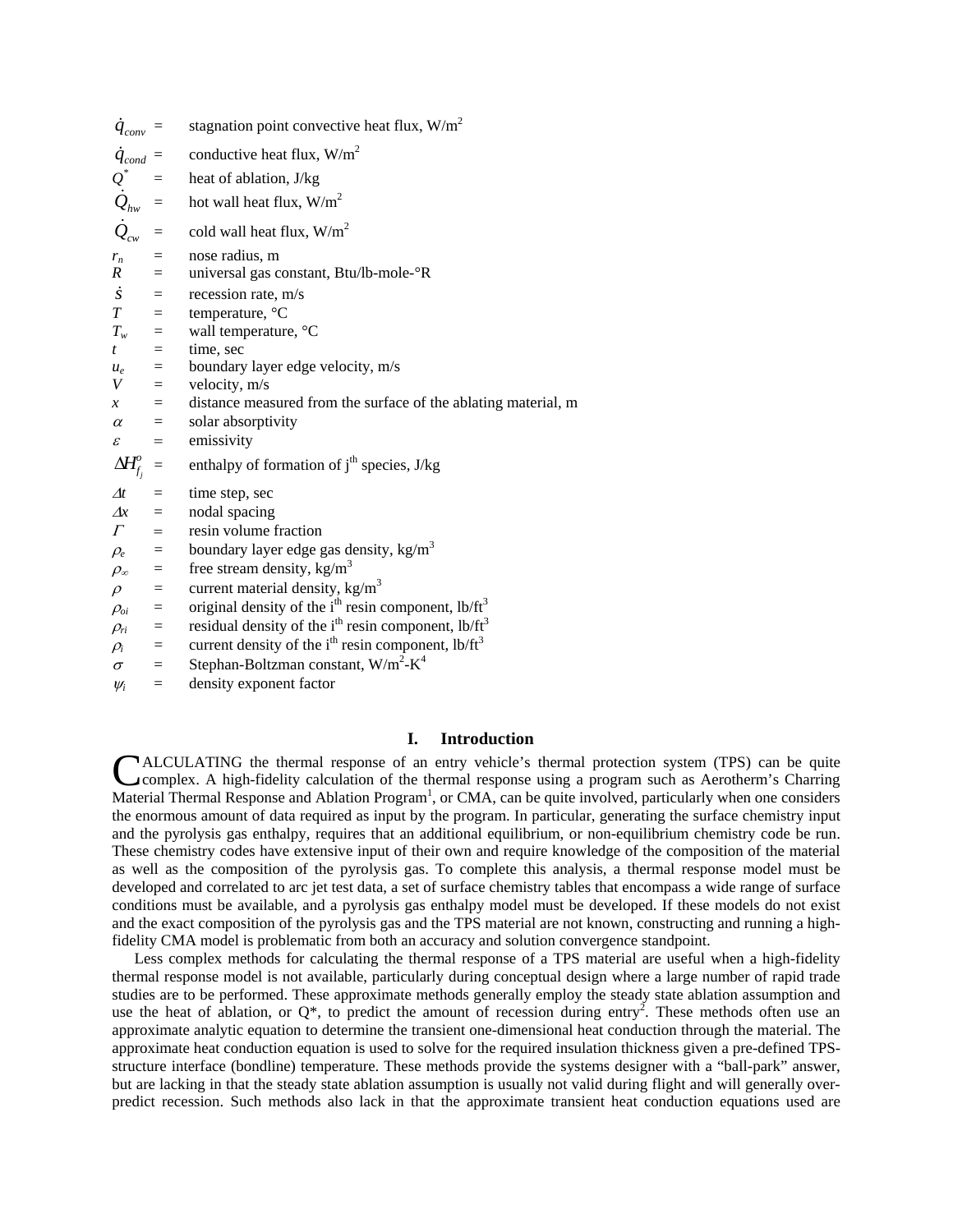typically only valid where either semi-infinite solid or planar-wall assumptions hold<sup>3</sup>. These heat conduction approximations do not account for material decomposition, where the density, thermal conductivity, and specific heat change with both temperature and as the material pyrolyizes and goes from a virgin to a charred composite. They also do not account for the pyrolysis gas percolating through the material and absorbing energy.

 The main goal of the current TPS sizing tool is to provide an improved approximate method suitable for conceptual design, when a high fidelity thermal response model for the material does not exist. In addition, this investigation provides a means by which a high-fidelity thermal response calculation can be performed with little difficulty when a thermal response model does exist. The tool accomplishes this by using trajectory input from a source such as the Program to Optimize Simulated Trajectories  $(POST)^4$ , uses vehicle geometric data defined by the user, uses engineering correlations to estimate stagnation-point convective and radiative heating, and performs an iterative one-dimensional thermal response calculation to size the thermal protection system for a wide range of vehicle sizes, shapes, and TPS materials. Since a one-dimensional thermal response calculation is performed, this tool is generally applicable at the heatshield stagnation point only. Two options for calculating thermal response are incorporated into the tool. The first option is a complete thermal response calculation using CMA. The second is an approximate solution using the heat of ablation to predict recession. Instead of an approximate analytic solution for the transient heat conduction through the material, a transient, one-dimensional finite-difference heat transfer calculation is used for the in-depth thermal response. This finite-difference formulation accounts for material decomposition by allowing the density, thermal conductivity, and specific heat to vary with temperature and material char state. It also provides a way to extract the in-depth temperature history behind the stagnation point. The finite-difference solution does not include pyrolysis gas energy absorption through the material since this would require the pyrolysis gas enthalpy. If a model for the pyrolysis enthalpy exists, one would be better off running the complete CMA solution (option 1).

# **II. Approach**

In general, TPS sizing is performed by reading input trajectory data from POST and other user-defined input, determining the necessary boundary conditions for the thermal response calculation, and iteratively sizing the heat shield thickness to satisfy the user-defined bondline temperature criteria at the stagnation point. Given the vehicle geometry and the TPS material density, the total mass of the heatshield can be calculated, assuming uniform thickness over the entire surface of the vehicle's forebody. The TPS mass can then be fed back into POST and the trajectory recalculated based on this new mass estimate. Iteration between POST and the TPS sizing continues until convergence is reached. Integration of the relevant disciplinary analyses including aeroshell geometry, atmospheric modeling, vehicle aerodynamics, atmospheric flight mechanics, aerothermodynamics, and thermal analysis within a single multi-disciplinary framework has been accomplished in the Planetary Entry Systems Synthesis Tool, or PESST<sup>5</sup>.

#### **A. Reading Trajectory and Vehicle Data**

 Trajectory output data is simply stored into arrays for use by the TPS sizing tool. A separate input file containing user-defined input contains vehicle information including TPS material type, nose radius, an initial estimate of TPS thickness and the initial temperature of the TPS.

#### **B. Material Properties**

 In order to remove some of the complexity involved in running a thermal response calculation, a database was constructed that gives the user access to five common ablative materials and eight materials commonly used in the substructure of the aeroshell. The database is flexible in that materials can be easily added without having to modify the TPS tool source code. The format of the data contained in the database falls into two main categories: thermophysical property data and surface chemistry data.

 The thermophysical data includes both ablative and substructure material properties. Ablative material thermophysical properties include decomposition kinetic constants used in the Arrhenius formulation for density decomposition, resin volume fraction, heats of formation, thermal conductivity, specific heat, emissivity, pyrolysis gas enthalpy, and heat of ablation curve fit constants. The thermal conductivity, specific heat, and emissivity are input as functions of temperature and have property entries for both virgin and char material. The pyrolysis gas enthalpy is a function of temperature and pressure. Substructure material properties are similar to the ablative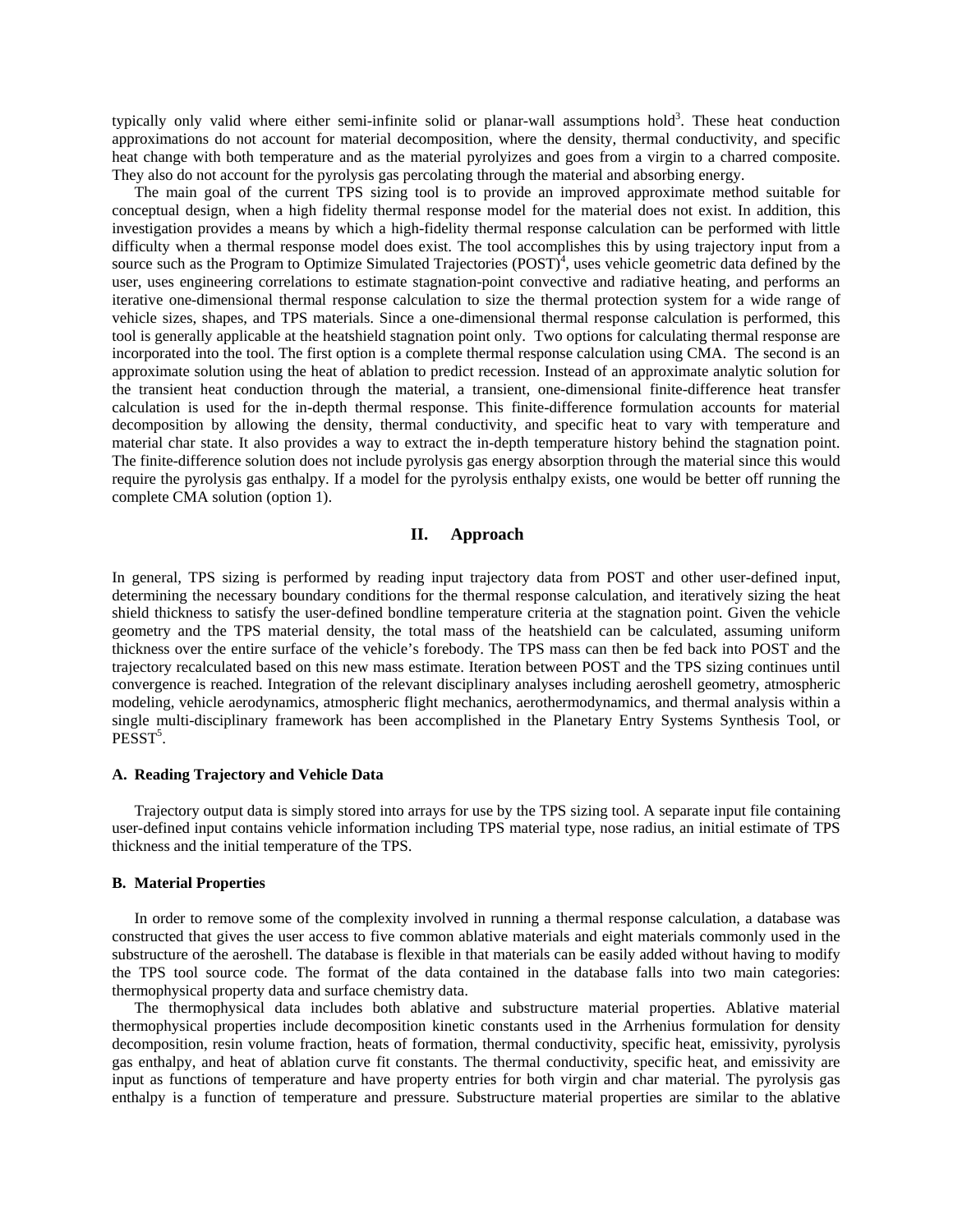material properties with the following exceptions: (a) instead of the decomposition kinetic constants, only the material density is input; (b) there are no entries for the resin volume fraction and heats of formation; (c) there is only one entry for the specific heat and thermal conductivity as a function of temperature (since there is no distinction between virgin and char for the substructure); and (d) there is also no need for the pyrolysis gas enthalpy. Table 1 lists the materials available. The surface chemistry data file and pyrolysis gas enthalpy are only required for the CMA solution and are only required for an ablative material. The surface chemistry data is very specific and need not be modified. As such, a detailed description of it is not presented here. The interested reader is referred to Ref. 1 for a complete description of the surface chemistry data.

| Table 1. Material database |                                                   |                |  |  |
|----------------------------|---------------------------------------------------|----------------|--|--|
| <b>Material Name</b>       | Description                                       | Ablator        |  |  |
| Carbon-Carbon              | T-300 Carbon-Carbon                               | Yes/No         |  |  |
| <b>FM5055</b>              | High-density carbon phenolic                      | <b>Yes</b>     |  |  |
| <b>FM5504</b>              | Silica phenolic                                   | <b>Yes</b>     |  |  |
| P <sub>50</sub> Cork       | P50 Cork, launch vehicle grade                    | <b>Yes</b>     |  |  |
| <b>PICA</b>                | Mid-density, phenolic impregnated ceramic ablator | Yes            |  |  |
| $SLA-561V$                 | Low-density, cork-silicone                        | Yes            |  |  |
| Aluminum                   | Generic 2024 aluminum alloy                       | N <sub>0</sub> |  |  |
| AL HC 1.6pcf               | Aluminum honeycomb 1.6 lbs per $ft3$              | N <sub>0</sub> |  |  |
| Copper                     | Generic Copper                                    | N <sub>0</sub> |  |  |
| EAC                        | Energy absorbing foam material                    | N <sub>0</sub> |  |  |
| Equiv. MLI                 | Equivalent conductor for multi-layer insulation   | N <sub>0</sub> |  |  |
| Fiber Frax                 | Carbon based insulator                            | N <sub>0</sub> |  |  |
| <b>GR Epxy</b>             | Generic graphite epoxy                            | N <sub>0</sub> |  |  |
| RTV-560                    | Adhesive                                          | No             |  |  |

# **C. Stagnation-Point Heating**

Engineering correlations are used to estimate the stagnation-point convective and radiative heat rate. Each of these correlations assumes a cold-wall boundary condition. The Sutton-Graves<sup>6</sup> convective heating relation is used and is given as:

$$
\dot{q}_{conv} = k \cdot \left(\frac{\rho}{r_n}\right)^{\frac{1}{2}} \cdot V^3 \tag{1}
$$

The constant in this equation is a function of atmospheric chemistry, where the following constants are used for Earth and Mars:

$$
k = 1.74153 \times 10^{-4}
$$
 (For Earth)  
 $k = 1.9027 \times 10^{-4}$  (For Mars)

This stagnation-point engineering correlation has been verified against numerous ground-based test and flight programs and is generally accurate for blunt bodies to within 5-10%.

Stagnation-point radiative heating is calculated using the Tauber-Sutton correlation for Earth and Mars<sup>7</sup>. The Tauber-Sutton formulation is given as:

$$
\dot{q}_{rad} = C \cdot r_n^a \cdot \rho_\infty^b f(V) \tag{2}
$$

Equation 2 gives the radiative heat rate in  $W/cm^2$ . The constants a and b depend on the velocity, density, planetary atmosphere, and vehicle nose radius and are defined in Ref. 7. The function f(V) is a tabulated function of velocity and is also given in Ref. 7. For Earth, the above formulation is generally valid for entry vehicle nose radii between 0.3 and 3.0 meters, velocities between 10 and 16 km/s, and altitudes between 72 and 54 km. For Mars, the above formulation is for valid for entry vehicle nose radii between 1.0 and 23.0 meters, velocities between 6.5 and 9 km/s,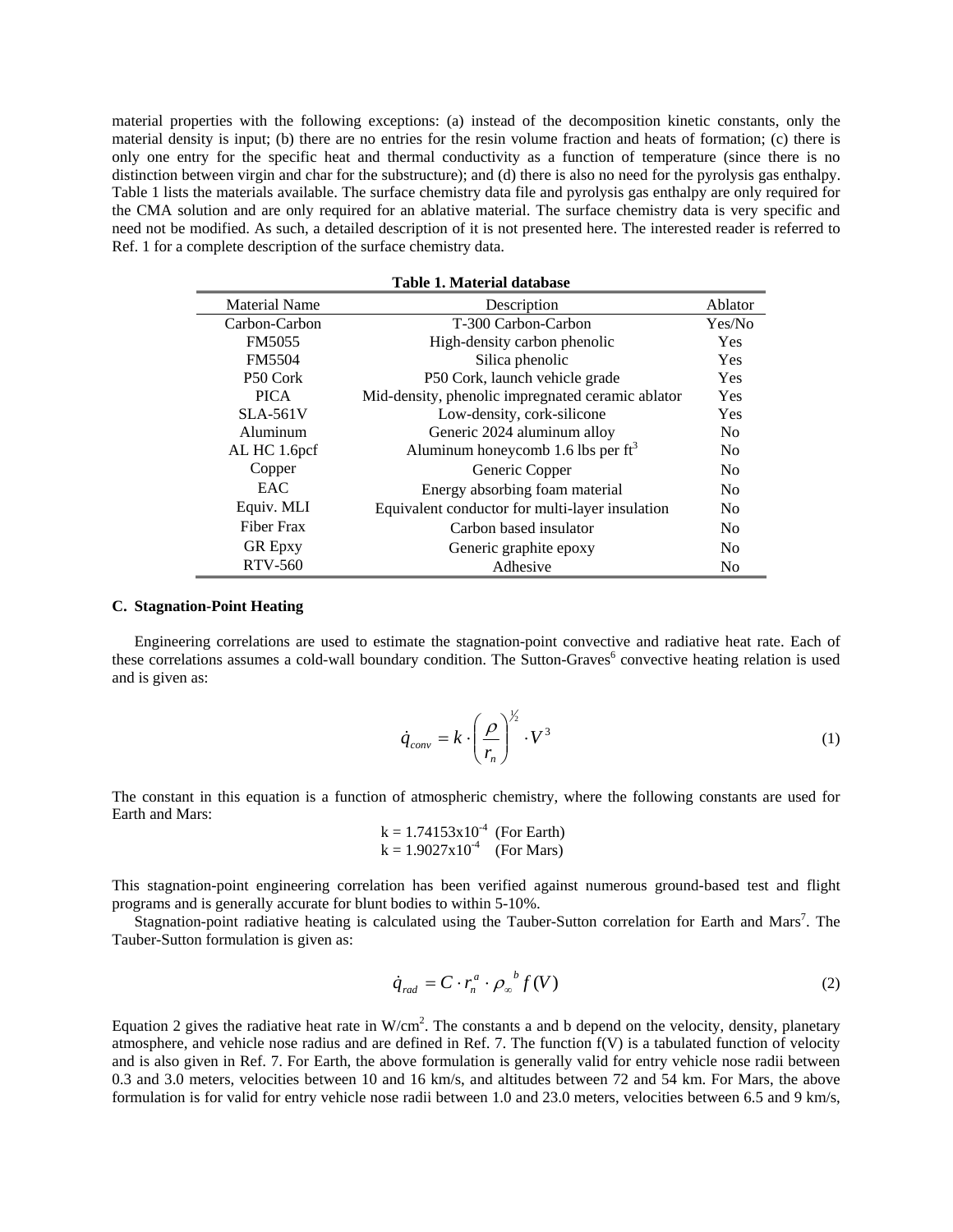and between 51 and 30 km altitudes. Tauber and Sutton demonstrated that if the above expression is used outside its range of applicability, the resulting error is still generally within the range of uncertainty found in computing the radiative heating with a more computationally intense method.

Stagnation-point convective and radiative heat rates are added to produce the total heat rate at each point along the trajectory. The total radiative heat load is calculated by integrating the radiative heating over the trajectory and then is added to the total convective heat load. The radiative heat rate, convective heat rate, and total heat load are output as a function of time.

#### **D. Integration with CMA**

The first option for calculating the thermal response is to run CMA. The CMA executable is linked to the main program as a dynamic link library. The interface between CMA and the main program is the same as if it were a subroutine; the only difference is that if changes are made to the main program, the CMA portion does not need to be recompiled in order for the code to run. The main benefit of coupling CMA directly to the main program, and in effect, to POST, is that the boundary conditions necessary to run CMA are automatically calculated and the CMA input files are automatically generated by the main program. Along with the material database, this allows for the performance of multiple CMA runs without having to recalculate the boundary conditions or update the CMA input.

The boundary conditions required by CMA as a function of time are calculated from the trajectory data. CMA is enthalpy based and uses the recovery enthalpy and a heat transfer coefficient to compute the convective heat flux. The stagnation-point recovery enthalpy is calculated using equation 3.

$$
H_r = \frac{V^2}{2} + h_{\infty} - h_{ref} + \sum \Delta H_{f_j}^0
$$
 (3)

The free stream enthalpy for air is calculated using TGAS, a program that calculates the equilibrium properties of air based on curve fits<sup>8</sup>. TGAS is linked to the main program as a dynamic link library just like the CMA module. For Earth, the enthalpy of formation for  $N_2$  and  $O_2$  are 0.0; for Mars, the  $CO_2$  enthalpy of formation is approximately -8942.0 kJ/kg. With the recovery enthalpy, and the cold wall heat rate, the heat transfer coefficient can be calculated as shown in equation 4.

$$
\rho_e u_e C_H = \frac{\dot{Q}_{hw}}{(H_r - H_w)}
$$
\n(4)

The cold wall heat flux can be substituted for the hot wall heat flux in this equation for more conservative results. The hot wall heat flux is related to the cold wall heat flux by equation 5.

$$
\dot{Q}_{hw} = \dot{Q}_{cw} \left( 1 - \frac{H_w}{H_r} \right) \tag{5}
$$

CMA also requires the surface pressure incident on the vehicle. The surface pressure is calculated using Modified Newtonian Theory, where the pressure at the stagnation point is given by equation 6.

$$
P_{\text{stag}} = P_{\infty} + \frac{1}{2} \rho_{\infty} V^2 C_{p_{\text{max}}} \tag{6}
$$

The process of calculating the recovery enthalpy, heat transfer coefficient, and stagnation-point pressure is performed at every time point in the trajectory. Computational efficiency is improved by avoiding large boundary condition files. If the array of boundary conditions has more than 50 time points, it is condensed to 50 points and written to the CMA boundary condition file. The first 40 points selected are centered around peak heating starting at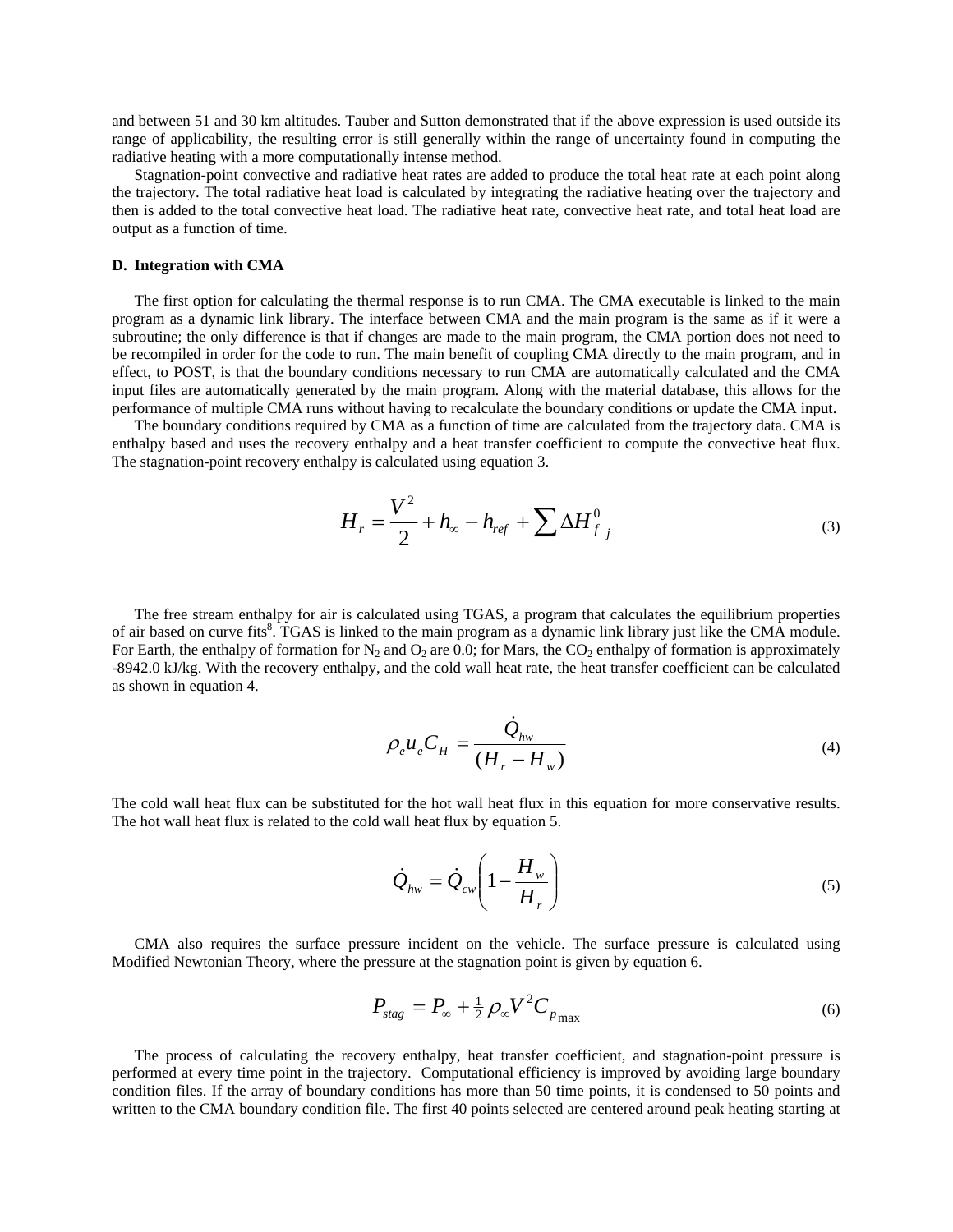time, t=0 seconds, and are equally spaced before and after peak heating. The last 10 points continue where the 40th point left off and are equally spaced up to the last time entry.

## **E. Approximate Heat of Ablation and Finite-Difference Calculation**

The second option for calculating thermal response of the TPS is to use an approximate technique. There are two components to the approximate technique presented here. The first component makes use of the steady state ablation assumption and employs the heat of ablation, Q\*, to estimate the recession during entry. The second component involves calculating the in-depth temperature response to estimate the amount of material required as insulation to keep the bondline temperature below a specified limit. Calculating the in-depth temperature response is accomplished using a finite-difference formulation for the in-depth conduction through the material.

Using the heat of ablation, the recession rate at any instant in time can be calculated by equation 7. The total recession is then found by integrating the recession rate over the trajectory. This formulation is only valid for steadystate ablation; whereas, in the transient aerothermodynamic environment of atmospheric entry, steady-state ablation is difficult to achieve.

$$
\dot{s} = \frac{\dot{Q}_{hw}}{\rho \cdot Q^*} \tag{7}
$$

That being said, equation 7 is conservative and will generally over predict the actual recession rate. This over prediction will grow as material density decreases and the heat rate increases. To correct for this over prediction, a recession threshold temperature was incorporated, below which the recession rate is set to zero. For example, it is known that little recession will occur for carbon phenolic in air when the surface temperature is below 2000 K. Using 2000 K as the recession threshold temperature will ensure that recession is only calculated when the surface temperature exceeds 2000 K, thus minimizing error. Note that the recession estimate using the recession threshold temperature and equation 7 is compared to option 1 calculations using CMA in the results section of this document.

The one-dimensional heat conduction equation can be written along with the surface energy balance as shown in Eqs. 8a and 8b.

$$
\rho c_p \frac{\partial T}{\partial t} = \frac{1}{A} \frac{\partial}{\partial x} \left( kA \frac{\partial T}{\partial x} \right)
$$
 (8a)

$$
\dot{q}_{conv} + \alpha \dot{q}_{rad} - \dot{q}_{cond} - \varepsilon \sigma T_w^4 = 0 \tag{8b}
$$

This formulation neglects various forms of chemical fluxes entering the surface as well as the pyrolysis energy rate and the net energy absorbed due to pyrolysis gas movement through the material in the in-depth solution. The material decomposition, or the change in density, is computed explicitly as if it were a material property. The change in density as a function of temperature is computed using the same Arrhenius equation used by CMA, which is shown in Eq. 9. This formulation uses a three-component model for the density decomposition. All of the parameters for Eq. 9 are contained in the thermophysical material property data previously described.

$$
\frac{\partial \rho_i}{\partial t} = -\mathbf{B}_i \exp\left(\frac{-E_{a_i}}{RT}\right) \rho_{o_i} \left(\frac{\rho_i - \rho_{r_i}}{\rho_{o_i}}\right)^{\psi_i} \tag{9}
$$

The instantaneous density for the composite is given by Eq. 10.

$$
\rho = \Gamma(\rho_A + \rho_B) + (1 - \Gamma)\rho_C \tag{10}
$$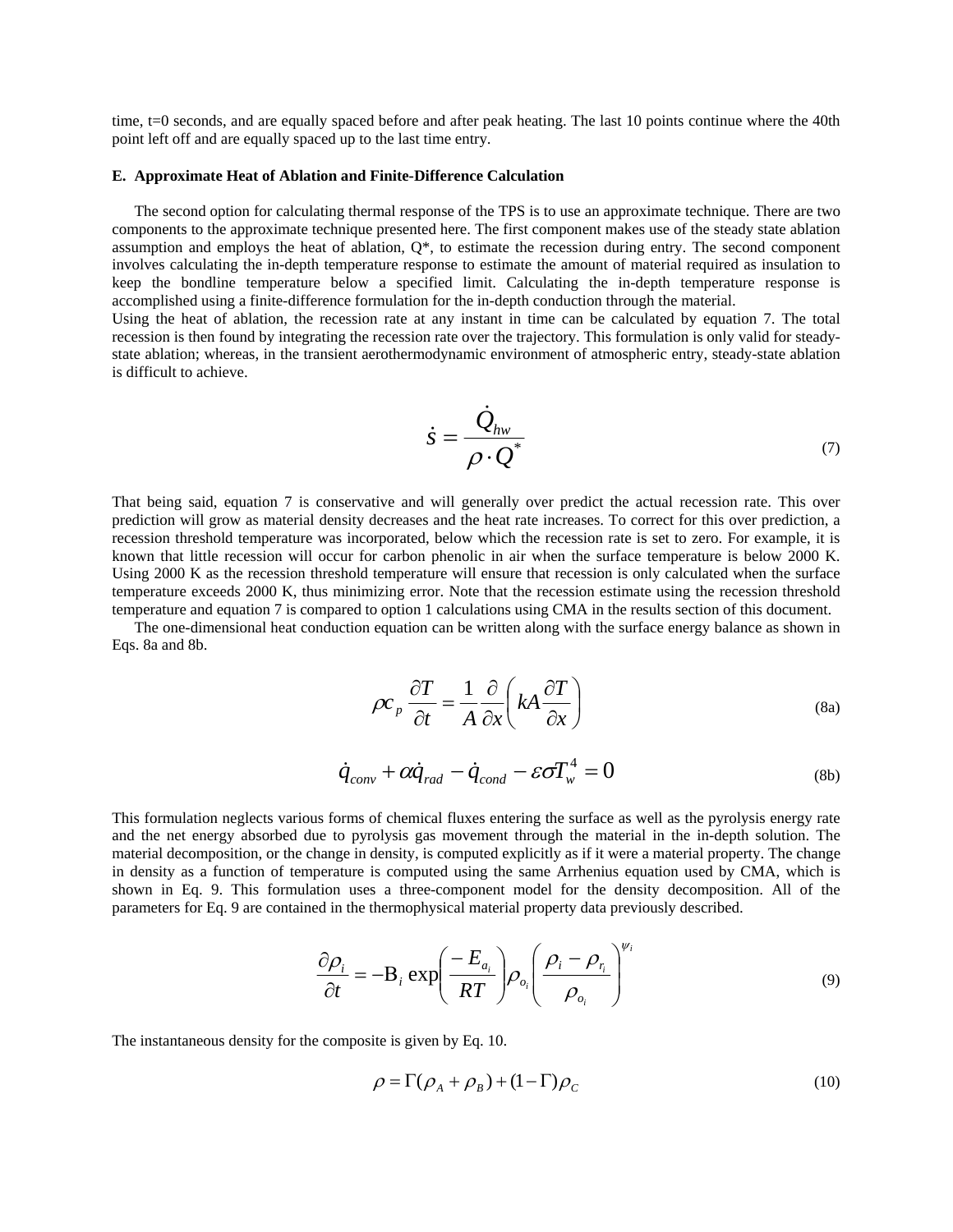The implicit discretization of the one-dimensional heat conduction equation is performed using a finite-volume or control-volume technique<sup>9</sup>. The derivation is somewhat lengthy and will not be reproduced here. The results of the discretization for the node at the surface and any interior node are shown in Eqs. 11a and 11b, respectively.

$$
\left(1+\frac{2k\Delta t}{\rho c_p\Delta x_i^2}\right)T_i^{n+1} - \frac{2k\Delta t}{\rho c_p\Delta x_i^2}T_{i+1}^{n+1} = T_i^n + \dot{q}_{rad}\frac{2\Delta t}{\rho c_p\Delta x_i} + \dot{q}_{conv}\frac{2\Delta t}{\rho c_p\Delta x_i} - \varepsilon\sigma T_i^{n^4}\frac{2\Delta t}{\rho c_p\Delta x_i} \tag{11a}
$$

$$
T_i^n = -\frac{k\Delta t}{\rho c_p \Delta x_i^2} T_{i-1}^{n+1} + \left(1 + \frac{2k\Delta t}{\rho c_p \Delta x_i^2}\right) T_i^{n+1} - \frac{k\Delta t}{\rho c_p \Delta x_i^2} T_{i+1}^{n+1}
$$
(11b)

Equations 11a and 11b can be assembled into a banded, tri-diagonal matrix and solved using the Thomas algorithm for the nodal temperatures<sup>10</sup>. As mentioned previously, density is evaluated explicitly using Eqs. 9 and 10. This explicit evaluation can introduce instability to the solution and requires that small time steps or node sizes be used.

# **F. Finite-Difference Grid Generation and Iterative TPS Sizing**

Both the CMA and approximate solution require a finite-difference grid. The finite-difference grid for the approximate solution uses a uniform grid. A simple algorithm is implemented which takes the users initial estimate of TPS thickness and the desired maximum nodal spacing, ∆x, and computes the number of nodes required to keep the nodal spacing just below or equal to the maximum desired spacing. The nodes are then numbered and stored in an array along with a material number flag to keep track of each node's material. CMA uses a forward biased grid, where the node size decreases as the surface is approached. This is implemented by pre-defining the first fifteen nodes, then using the same uniform grid (as in the approximate solution) for the rest of the thickness. The first fifteen pre-defined nodal spacings are based on previous experience and work for a wide range of materials and boundary conditions<sup>1</sup>.

The iteration scheme to size the TPS given the bondline temperature criteria is the same for both the CMA solution and the approximate solution. The secant method<sup>10</sup> is used and converges without difficulty within  $10-15$ iterations. Although a Newton iteration scheme would likely converge in fewer iterations, this scheme was not chosen for this particular application because an accurate calculation of the derivative and a very good guess of the initial TPS thickness would be required to guarantee convergence. The procedure for finding the TPS thickness given a bondline temperature criteria and a trajectory are summarized as follows. The first step is to perform a thermal response calculation using the initial estimate of the TPS thickness. As required by the secant method, a second calculation is performed at a thickness 0.1 cm thicker than the initial estimate. If there is not a significant difference in the bondline temperature between these two calculations, the initial estimate of the TPS thickness is cut in half and the calculations are repeated. Once these initial calculations are complete, the secant method methodically adjusts the TPS thickness until the calculated bondline temperature matches the given bondline temperature to within 0.1°C.

## **III. Verification**

To verify the calculations of the CMA and the approximate thermal response options, entry trajectories for two flight systems were examined: the Mars Pathfinder and Stardust entry systems. Mars Pathfinder, a Mars entry vehicle had a 0.6625 m nose radius, ballistic coefficient of 63 kg/m<sup>2</sup>, inertial entry velocity of 7.26 km/s, and a SLA-561V forebody TPS<sup>11</sup>. In this verification study, a peak heat rate of 119 W/cm<sup>2</sup> and total heat load of 3880 J/cm<sup>2</sup> was used to match the heatshield sizings performed by Milos and Chen<sup>12</sup> (a peak heat rate of 120 W/cm<sup>2</sup> and total heat load of 3800 J/cm<sup>2</sup>). Figure 1 shows the convective and radiative stagnation-point heat rates extracted from Milos and Chen<sup>12</sup> and the calculated convective and radiative stagnation-point heat rate and calculated total stagnation-point heat load. From Milos and Chen<sup>12</sup>, the calculated thickness of the Mars Pathfinder heat shield for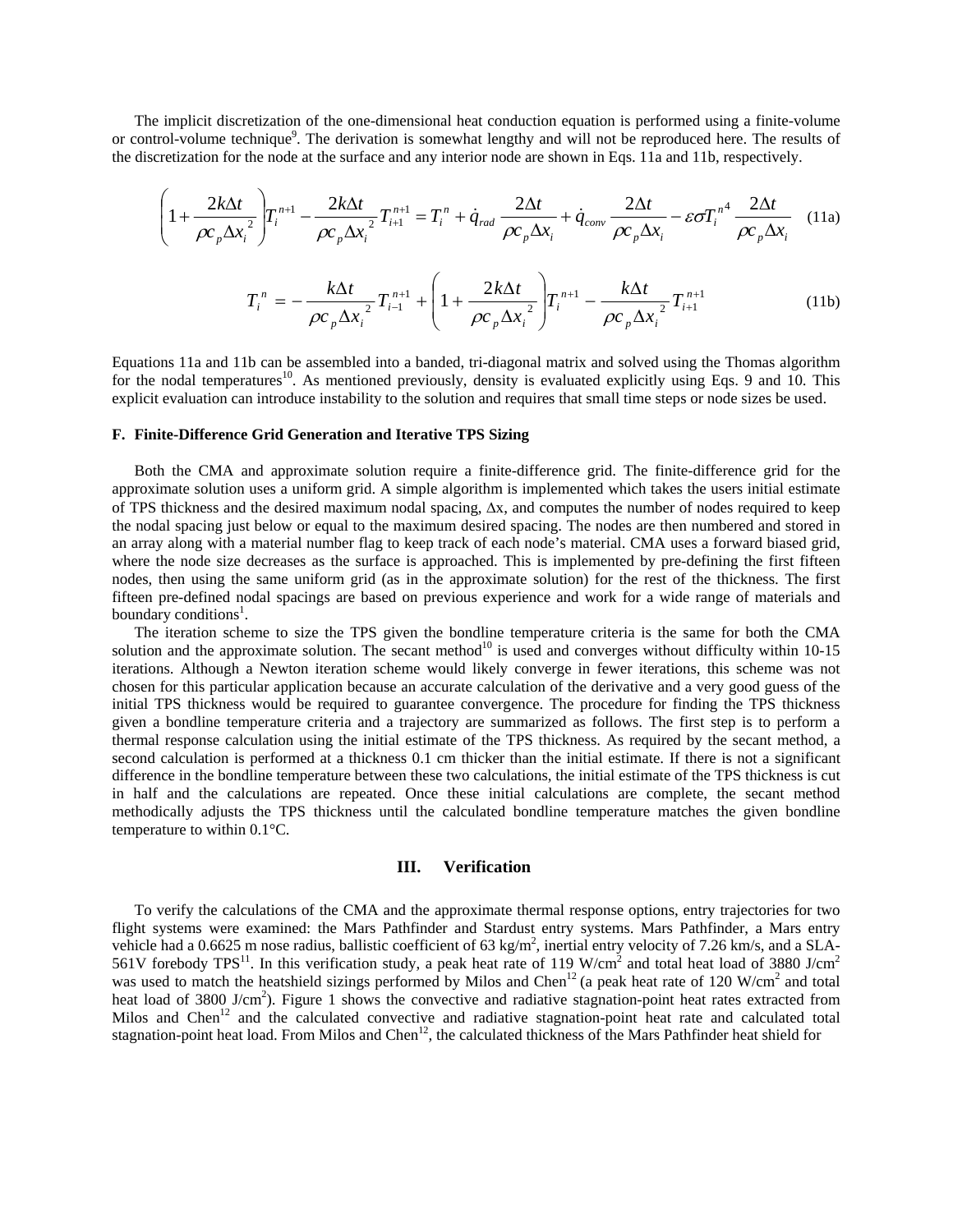

**Fig. 1 Mars Pathfinder heat rate and total heat load**

120 W/cm<sup>2</sup> peak heat rate case was 1.4 cm without margin. To account for uncertainty, margin was added which increased the TPS thickness to 1.9 cm. Using the current TPS sizing tool, the "no margin" heat shield thickness was calculated to be 1.57 cm with the approximate technique. CMA calculated a 0.91 cm "no margin" TPS thickness. While good correlation with the approximate technique is achieved, the CMA solution significantly under predicts the TPS thickness (by 0.49 cm).

The surface and bondline temperature histories found in Milos and Chen were calculated using the margined TPS thickness of 1.9 cm. The data was presented for the margined case since Milos and Chen were comparing their calculations to flight data. In order to compare the surface and bondline temperatures calculated in this study with Milos and Chen, it was necessary to make additional calculations using both CMA and the approximate tool with a TPS thickness of 1.9 cm using the same trajectory and heat rates. The surface and bondline temperature histories for the 1.9 cm thick case are shown in Figs. 2 and 3. Figure 2 shows the peak temperatures reached by each of the three methods differ slightly in magnitude. In particular, the peak stagnation point surface temperature prediction from the



**Fig. 2 Mars Pathfinder surface temperature comparison**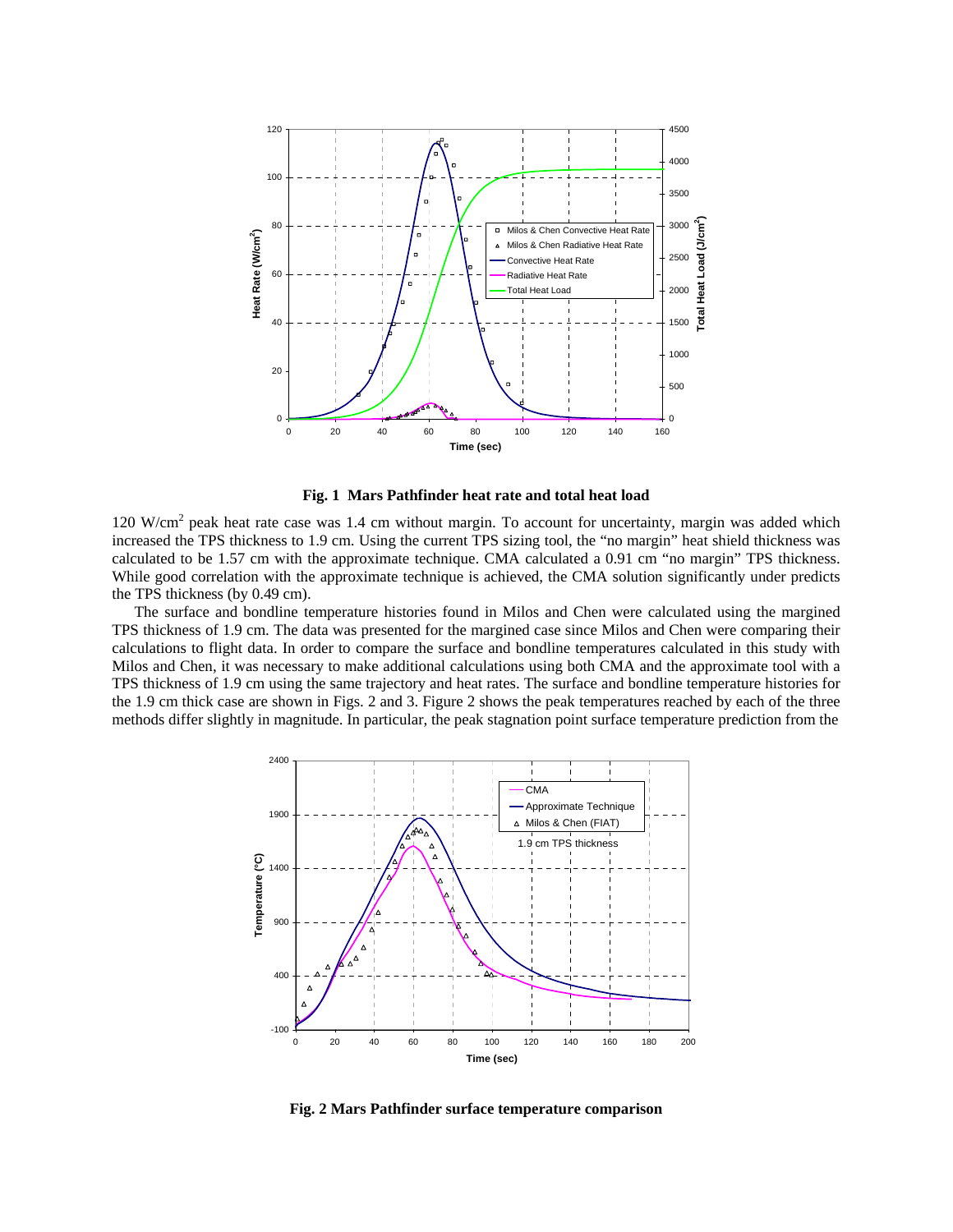CMA solution shows that the surface only reaches 1607°C at 60 sec into the trajectory. Calculations performed by Milos and Chen<sup>12</sup> using the Fully Implicit Ablation and Thermal Response program, or FIAT, show that the Mars Pathfinder TPS reaches a peak stagnation point temperature of about 1760°C at approximately 64 sec into the trajectory (slightly after the peak heat rate condition). The approximate solution shows the surface temperature peaking at 1865°C just after peak heat rate condition at 64 sec. The surface temperatures obtained for the approximate and CMA solutions for the 1.4 cm sizing case were essentially equal to those for the 1.9 cm case, since the surface temperature is mostly a function of the peak heat rate and not effected as much by the overall thickness. Taking a closer look at the surface temperature prediction by CMA and examining the output of the solution more carefully explains how the predicted nominal thickness is so much lower than the nominal thickness calculated by Milos and Chen, and calculated by the approximate tool. The output reveals the CMA model for SLA561-V is predicting a large amount of pyrolysis and charring of the material. The mass flux of the pryolysis gas and char are both inputs into the blowing correction made by CMA. The blowing correction is a factor used to reduce the heat transfer coefficient to account for the ablation products being injected into the boundary layer. The reduction in heat transfer coefficient in turn reduces the incident heat flux. A lower effective heat flux and hence a lower effective total heat load reduce the thickness required to maintain the bondline temperature within 250°C. Also, the large amount of pyrolysis and charring in the material absorbs energy and further reduces the thickness requirement. The SLA561-V model predicted no recession; whereas, a small amount of recession would have increased the calculated thickness.

The FIAT code used by Milos and Chen is a derivative of CMA and given an identical model the two should produce similar results. The fact that the two solutions do not agree indicates the two models for SLA561-V do not match. This is most likely the case since the model used by Milos and Chen was correlated to specific arc jet data obtained for the Mars Pathfinder project and the SLA model used in this study was obtained from the material database TPSX (thermal protection system expert)<sup>13</sup>. It is likely that the pyrolysis gas enthalpy and surface thermochemistry data in this model are not correct for this particular atmosphere. Conversely, the approximate solution does not include the effects of pyrolysis or reactions at the surface and conservatively predicts a slightly higher surface temperature and nominal thickness.

Figure 3 shows that all three bondline temperature histories seem to match very well. This is a consequence of performing the calculations with a TPS thickness that is much thicker than required, and as shown, there is not much of a temperature increase. Since there is not much of a temperature increase in the region near the bondline, there is



**Fig. 3 Mars Pathfinder bondline temperature comparison** 

relatively little, if any, pyrolysis and charring of the material. Since the approximate solution does not account for blowing, and, or pyrolysis, Figure 3 shows that the approximate solution is calculating the in depth temperature response correctly, minus the small discrepancies due to pyrolysis and charring occurring closer to the surface in the FIAT and CMA solutions.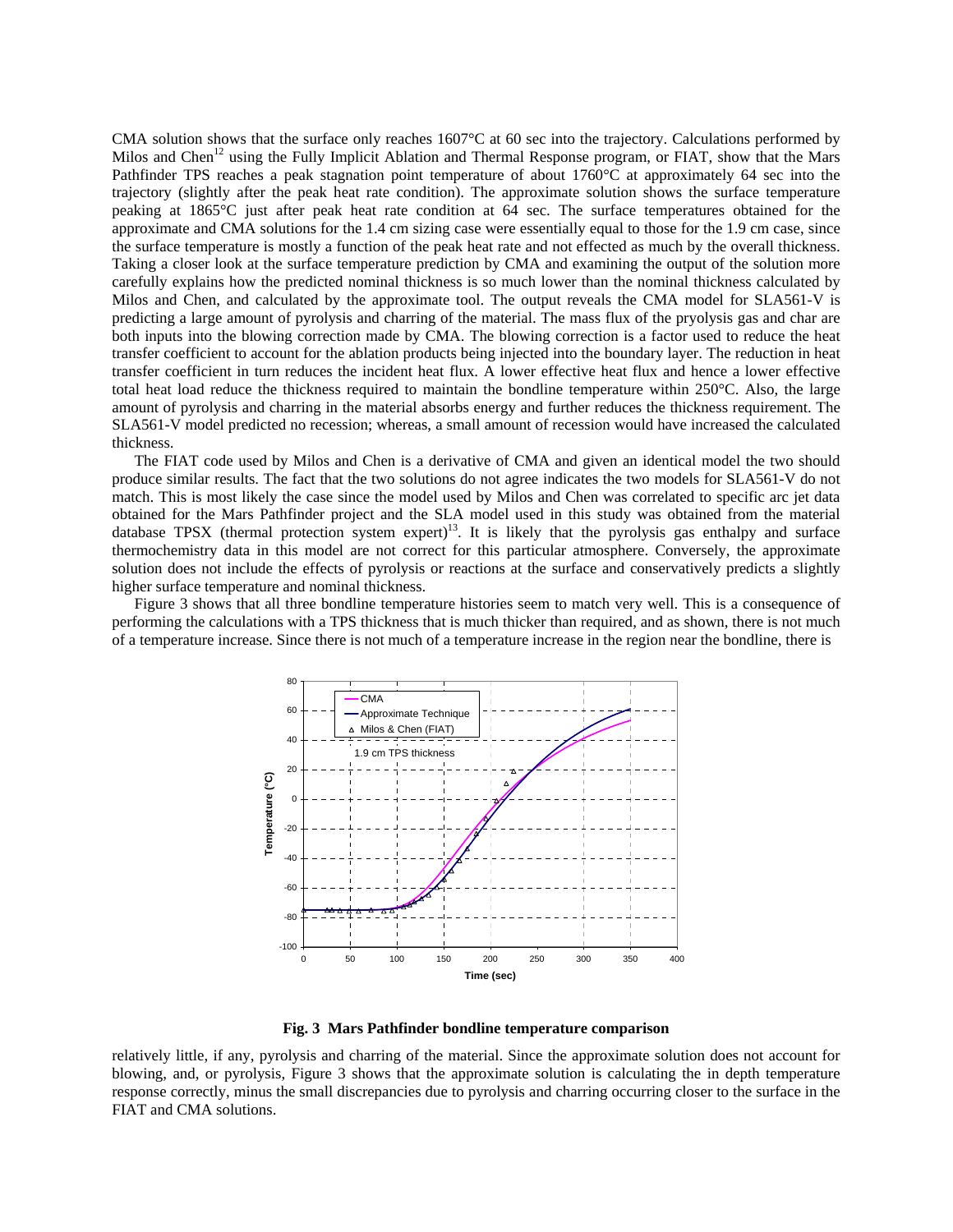Atmospheric entry of the Stardust sample return capsule was also examined. Stardust is an Earth entry vehicle with a nose radius of 0.23 m, ballistic coefficient of 60 kg/m<sup>2</sup>, relative entry velocity of 12.6 km/s, and with a PICA forebody  $TPS<sup>14</sup>$ . The peak heat rate predicted for the Stardust sample return capsule is 1126 W/cm<sup>2</sup> with an estimated total heat load of 28,000 J/cm<sup>2</sup>. For this entry condition the stagnation point TPS thickness was calculated to be 4.8 cm with 1.2 cm of recession<sup>15</sup>. The POST entry trajectory used for this Stardust verification is slightly different than that used to size the heatshield in the project's preliminary design phase. This trajectory has a lower peak stagnation-point heat rate and total stagnation-point heat load, has a slightly different timeline, and a slightly lower peak vehicle surface pressure. Figure 4 shows the stagnation-point convective and radiative heat rates plotted with the results from Olynick et. al.<sup>15</sup> The heat rates from Oylnick, et al. could not be used directly because they were extracted from the reference using a digitizer software program, and unfortunately, other important trajectory information was absent, so they could not be placed in a POST output format for use in this tool. In order to make a viable comparison, the POST trajectory data available for Stardust was scaled to match the peak heat rate from Olynick, et. al. and the time line of the Olynick data was shifted to match the POST trajectory. The peak pressure



### **Fig. 4 Stardust heat rate**

however, could not be matched. The combined convective and radiative peak heat rate for this scaled trajectory was 1126 W/cm<sup>2</sup> with a total heat load of about 28,800 J/cm<sup>2</sup>. For the "scaled" entry case, the calculated TPS thickness using CMA was 4.52 cm with 1.12 cm of recession. The approximate technique produced a thickness of 4.78 cm with a recession of 0.726 cm. These thicknesses are very close to the thickness calculated in reference 15, and it appears that the CMA and approximate solutions do a fairly good job at predicting the thermal response. Although the three solutions for thickness seem to correlate very well, there are a few minor discrepancies. The first discrepancy is the difference in surface temperature, shown in Figure 5, between the CMA solution and the approximate solution. As shown in Figure 5, Olynick computed two stagnation point surface temperatures, one with ablation the other with out the beneficial effect of ablation. The surface temperatures match the Olynick solutions very well, however, the approximate solution peaks at 3516°C, about 395°C higher than the CMA solution which was 3121°C. This occurrs because at this heat rate, the PICA heat shield is ablating at a high rate and injecting a large quantity of ablation products into the boundary layer which reduces the heat flux on the vehicles surface, and in turn lowers the surface temperature. Olynick et. al. show that the surface temperature for the non-ablating case peaks at 3460°C and the ablating case peaks at 3105°C. Figure 5 illustrates that the approximate solution correlates very well to the case with no ablation, as would be expected, differing by 56°C at the peak. The CMA solution is shown to correlate very well to the case with ablation, differing by only 16°C. Again, the discrepancy between the approximate solution and CMA can be explained by the fact that the approximate solution neglects the effects of pyrolysis gas energy absorption, pyrolysis gas convection through the solid and surface chemistry. The second discrepancy is the amount of recession predicted. The overall TPS thickness correlates very well, but the amount of recession predicted by the approximate method is 35% to 40% lower than the CMA and Olynick solutions. This is a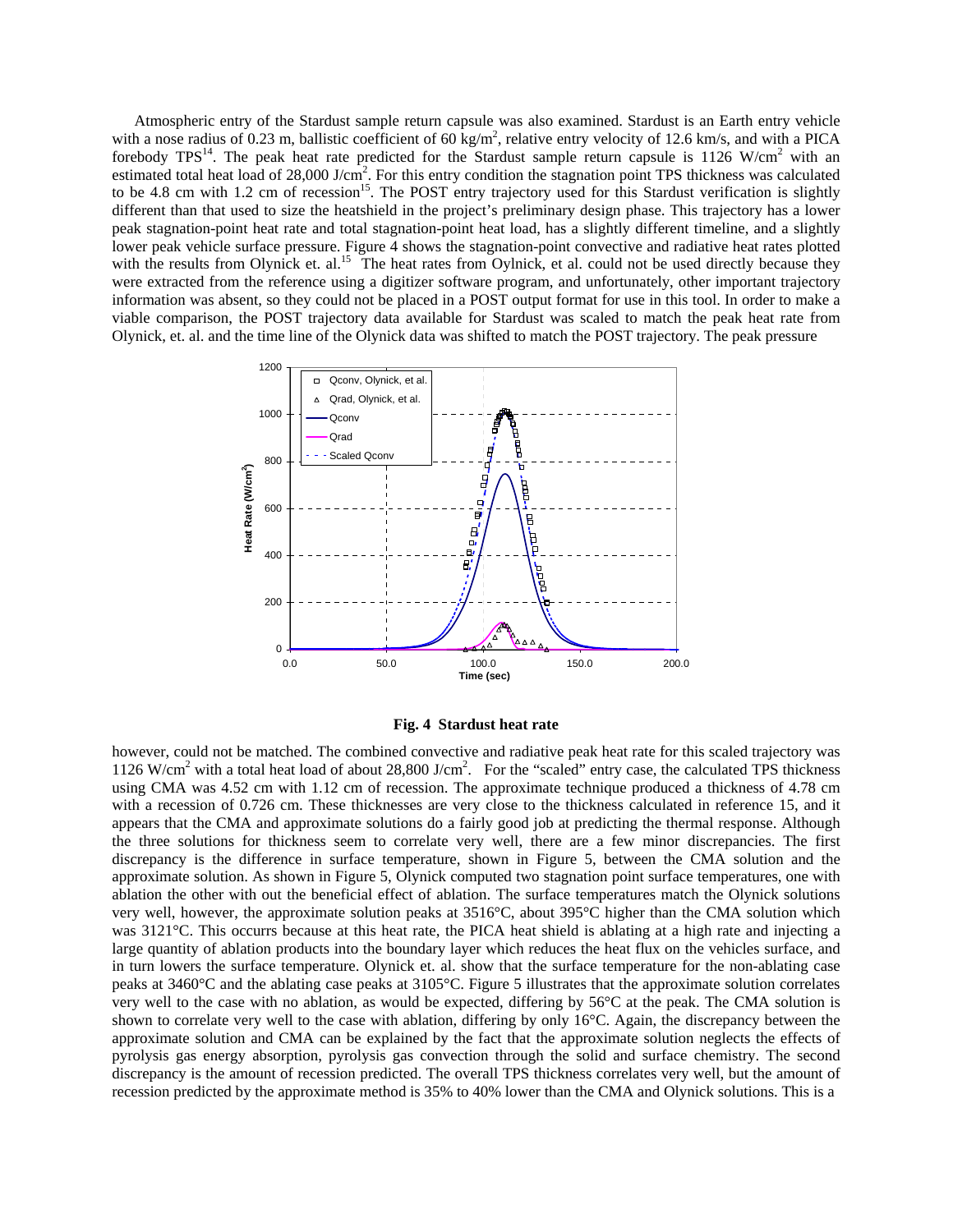

**Fig. 5 Surface temperature comparison** 

consequence of using the heat of ablation to calculate the recession. Finally, if the amount of recession is subtracted from the calculated TPS thickness, what remains is the amount of insulation required to maintain the bondline below 250°C. The amount of insulation required by CMA, the approximate, and Oylnick solutions are 3.4 cm, 4.054 cm, and 3.6 cm respectively. The CMA and Olynick solutions match very well, the difference can be attributed to the model for the char properties of the PICA not being the same. The approximate method over predicts the insulation thickness by about 11% compared to Oylnick. Once again, the approximate technique does not account for the effects of pyrolysis energy absorption, pyrolysis gas convection through the solid and chemical reactions at the surface, all of which tend to lower the incoming heat flux and total heat load. Compared to CMA and Olynick, the approximate technique sees an overall higher heat flux and total heat load and thus requires more insulation to keep the bondline below 250°C. Figure 6 shows the bondline temperature histories of the approximate and CMA solutions. The approximate and CMA solution bondline temperature profiles do not match exactly. This is primarily due to differences in thermal mass between the CMA solution and approximate solution. The TPS thickness calculated by the approximate solution is about 12% higher and therefore it has a higher thermal mass. For the same amount of energy input, a higher thermal mass system will approach the prescribed bondline temperature of 250°C at a slightly slower rate, as observed in Figure 6.



**Fig. 6 Stardust bondline temperature**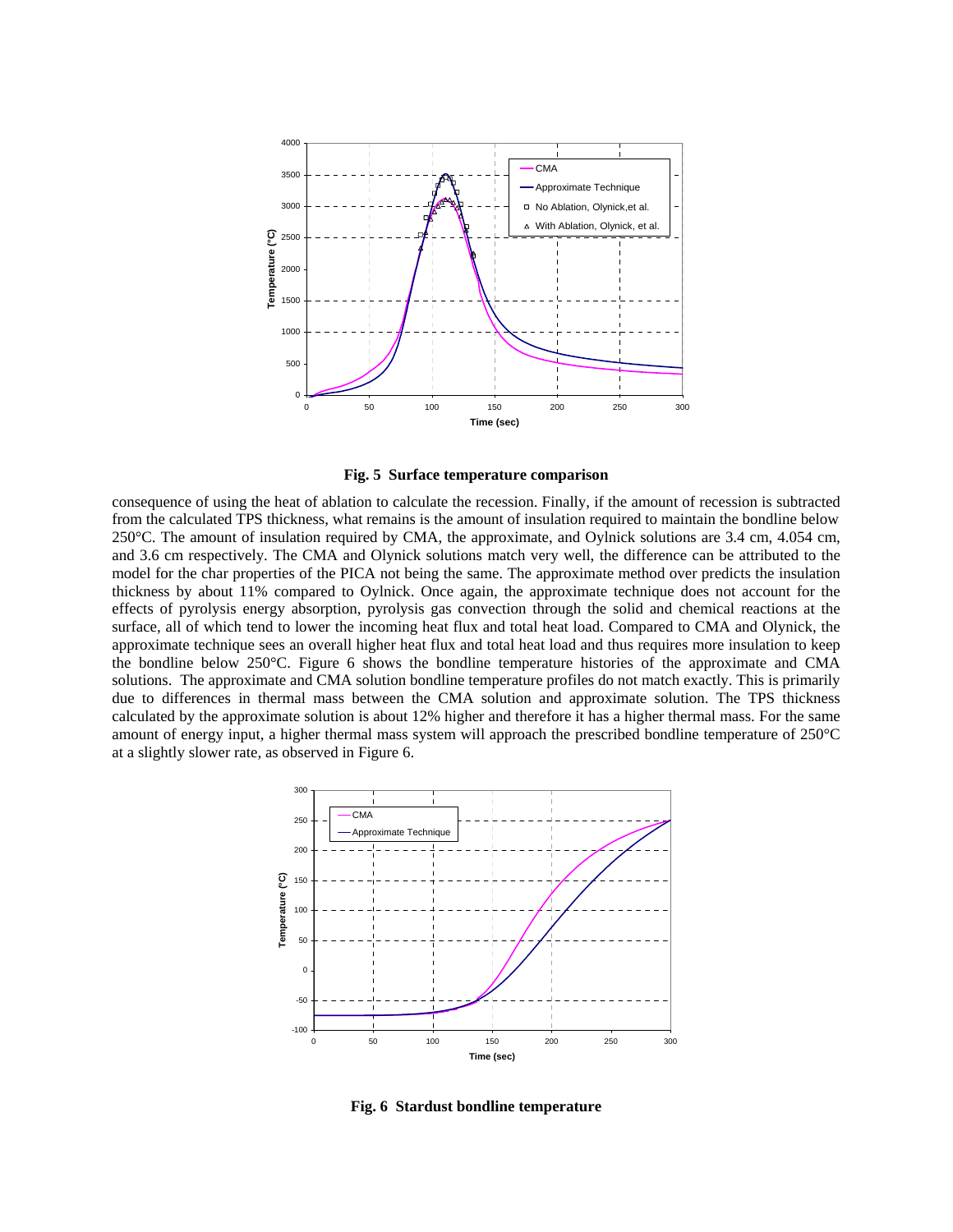## **IV. Results and Discussion**

The approximate TPS sizing code was run assuming an Apollo capsule with a 3 m nose radius, ballistic coefficient of 365 kg/m<sup>2</sup>, at entry velocities of 11 km/s (lunar return) and 14 km/s (short duration transfer Mars return). Stagnation-point thermal sizings were performed for each entry velocity and two candidate ablative material options: FM5055 Carbon Phenolic TPS and a Phenolic Impregnated Ceramic Ablator (PICA) TPS. Solutions for the TPS sizing were obtained using both CMA and the approximate heat of ablation, finite-difference technique. Figure 7 shows the convective and radiative stagnation-point heat rates and the combined total heat load for the 11 km/s (lunar return) trajectory.<sup>16</sup> Table 2 shows a comparison between the CMA solution and the approximate heat of ablation, finite-difference solution. The results for the approximate solution used a recession threshold temperature of 2000 K for carbon phenolic and 1500 K for PICA. The results show very good agreement between CMA and the approximate heat of ablation, finite-difference technique. The biggest discrepancy, as anticipated, is in the recession prediction; however, the recession predictions for the approximate technique are on the conservative side with the exception of the PICA, 14 km/s case. This 14 km/s entry case has a significantly higher surface pressure at the time of peak heating, and PICA's ablation performance is highly sensitive to pressure. These pressure effects are



**Fig. 7 Apollo capsule heat rate and heat load, 11 km/s (lunar return) entry, 3 m nose radius.** 

incorporated in the CMA solution. However, the approximate heat of ablation solution is independent of pressure. As such, it under predicts the recession. Table 3 shows the calculated thicknesses without the recession (the insulation required to maintain the bondline temperature above 250°C). This is essentially a comparison of the indepth thermal responses. Table 3 shows that for a high-density ablator like carbon phenolic, under these entry conditions, the in-depth thermal responses compare very well. PICA on the other hand, is a mid to low-density ablator, and under these entry conditions, a large amount of ablation and pyrolysis will occur. Looking at the PICA

| Table 2. Comparison of Bughanon-Tome Toldi and Accession TTD<br><b>Thickness</b> |                |               |                   |                            |             |  |
|----------------------------------------------------------------------------------|----------------|---------------|-------------------|----------------------------|-------------|--|
|                                                                                  |                | Thickness, cm |                   |                            |             |  |
|                                                                                  |                | Lunar Return  |                   | <b>Short-Transfer Mars</b> |             |  |
|                                                                                  |                |               | $11 \text{ km/s}$ | Return $14 \text{ km/s}$   |             |  |
| Material                                                                         | Thickness type | CMA           | Approximate       | <b>CMA</b>                 | Approximate |  |
|                                                                                  | Total          | 5.770         | 5.961             | 6.473                      | 6.983       |  |
| <b>FM5055</b>                                                                    | Recession      | 0.005         | 0.279             | 0.574                      | 1.097       |  |
|                                                                                  | Total          | 8.324         | 8.463             | 10.873                     | 9.03        |  |
| <b>PICA</b>                                                                      | Recession      | 0.726         | 0.763             | 3.828                      | 1.19        |  |

|  | Table 2. Comparison of Stagnation-Point Total and Recession TPS |
|--|-----------------------------------------------------------------|
|  |                                                                 |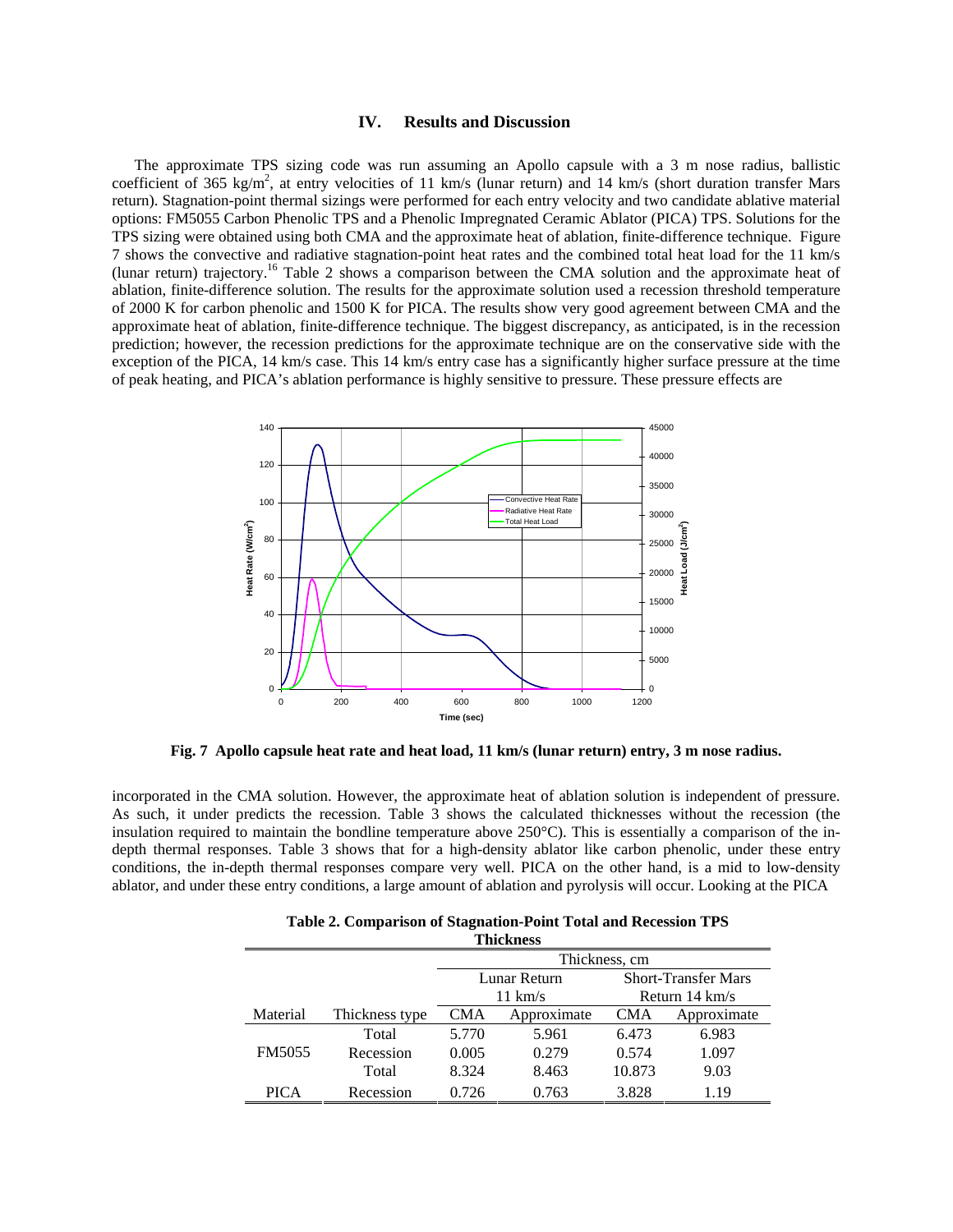| Table 3. Comparison of in-depth thermal response |                           |             |            |                           |             |            |
|--------------------------------------------------|---------------------------|-------------|------------|---------------------------|-------------|------------|
|                                                  | Thickness, cm             |             |            |                           |             |            |
|                                                  | Apollo, $11 \text{ km/s}$ |             |            | Apollo, $14 \text{ km/s}$ |             |            |
|                                                  | $\frac{0}{0}$             |             |            |                           |             | $\%$       |
| Material                                         | CMA                       | Approximate | difference | <b>CMA</b>                | Approximate | difference |
| <b>FM5055</b>                                    | 5.765                     | 5.682       | 1.440      | 5.899                     | 5.886       | 0.220      |
| <b>PICA</b>                                      | 7.598                     | 7.699       | .329       | 7.045                     | 7.84        | 11.285     |

cases, table 3 shows the in-depth thermal responses between CMA and the approximate technique do not compare as well. This is a result of the approximate solution neglecting the effects of pyrolysis energy absorption, pyrolysis gas convection through the solid and surface chemistry effects. While neglecting these physical effects, the approximate technique's in-depth solution is fairly good and is certainly within the accuracy required for conceptual design and technology assessment. Figure 8 and 9 show the surface temperature and bondline temperature histories, respectively, for the 11 km/s entry case for PICA. Figure 8 shows that the surface temperature matches very well up to the peak, but then begins to deviate slightly during the cool down. Figure 9 shows that the bondline temperatures match as well, and is essentially the same throughout the entire transient entry.



**Fig. 8 Apollo type vehicle surface temperature comparison** 



**Fig. 9 Apollo type vehicle bondline temperature comparison**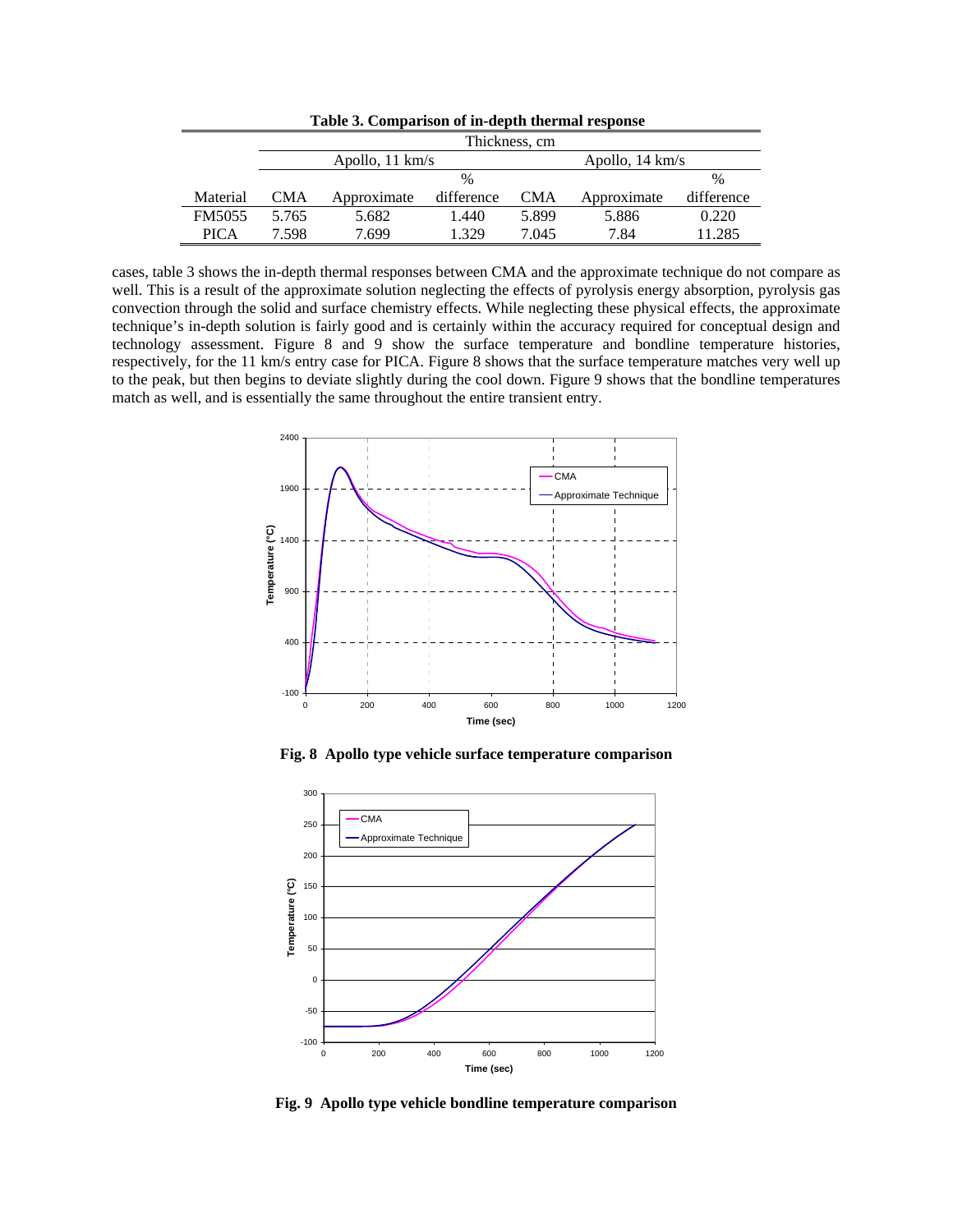# **V. Conclusion**

 An approximate ablative TPS sizing tool has been developed for entry system design and shown to produce results that compare well to existing data for Earth and Mars entry systems. Two approaches to calculate thermal response were incorporated: (1) an industry-standard high-fidelity ablation and thermal response program, and (2) an approximate method that uses heat of ablation data to estimate heat shield recession coupled to a one-dimensional finite-difference calculation that calculates the in-depth thermal response. Engineering correlations are used to estimate stagnation-point convective and radiative heating as a function of time. This sizing tool is coupled to a trajectory simulation and can be used in an iterative loop between TPS mass and trajectory. Verification was performed by comparison to past thermal protection system sizings for the Mars Pathfinder and Stardust entry systems and new calculations were performed for an Apollo capsule entering the atmosphere at lunar and Mars return speeds. TPS sizing calculations using CMA and the approximate technique compared well with TPS sizing calculations for Mars Pathfinder and Stardust. Comparisons between the CMA thermal response and the approximate thermal response calculations were made for an Apollo capsule entering the Earth's atmosphere at 11 or 14 km/s. Results showed that for high-density materials, where little recession is expected, the approximate solution does a good job of predicting the thermal response. As the density of the material decreases and the heat rate increases, (and for the case of PICA, as surface pressure increases) the approximate solution does not perform as well. Even for this case, the approximate solution was within 11% of the CMA predicted in-depth response, within the accuracy required for conceptual design. Including a recession threshold temperature improved the recession prediction in some cases. An enhancement to the heat of ablation method would be to make the recession calculation a function of pressure as well has heat flux. A future enhancement to the recession prediction would be to incorporate a recession prediction based on B', or the non-dimensional ablation rate used in the CMA calculations.

 This study also demonstrated the need to exercise caution when using an unverified CMA material response model, as in the case for the current Mars Pathfinder SLA-561V model. In this case, the approximate model was shown to be a representative sizing and could be used with confidence. Additional flight vehicles with different thermal protection system materials should also be examined; in particular a high density TPS flight vehicle should be investigated.

## **Acknowledgements**

 The authors are grateful to Bernie Laub of NASA Ames Research Center for many helpful discussions concerning material properties and ablation fundamentals. Prasun Desai of NASA Langley Research Center provided the Stardust trajectory for the verification analysis. Devin Kipp and Zachary Putnam of the Georgia Institute of Technology provided the Mars Pathfinder and Apollo trajectories for the verification and comparative analysis, respectively.

#### **References**

<sup>1</sup> Anon, "User's Manual, Aerotherm Charring Material Thermal Response and Ablation Program", Acurex UM-87-13/ATD Acurex Corporation, Aerotherm Division, Mountain View, California, November, 1987.

<sup>2</sup>Katsikas, C. J., Castle, G. K., Higgins, J. S., "Ablation Handbook Entry Materials Data and Design", Air Force Materials Laboratory, Technical Report ARML-TR-66-262, Wright-Patterson Air Force Base, Dayton, Ohio, November 1966

<sup>3</sup>Incropera, F. P., DeWitt, D. P., *Introduction to Heat Transfer*, 2<sup>nd</sup> ed., Wiley, New York, 1990, Chapter 5.

<sup>4</sup> Powell, R. W., Striepe, S. A., Desai, P. N., Braun, R. D., "Program to Optimize Simulated Trajectories (POST), Volume II, Utilization Manual", October 1997.

 ${}^5$ Kipp, D. M., Dec, J. A., Wells, G. A., Braun, R. D., "Development of a Planetary Entry Systems Synthesis Tool for Conceptual Entry System Design and Analysis", 3<sup>rd</sup> International Planetary Probe Workshop, Anavyssos, Attica, Greece, June 27 – July 1, 2005.